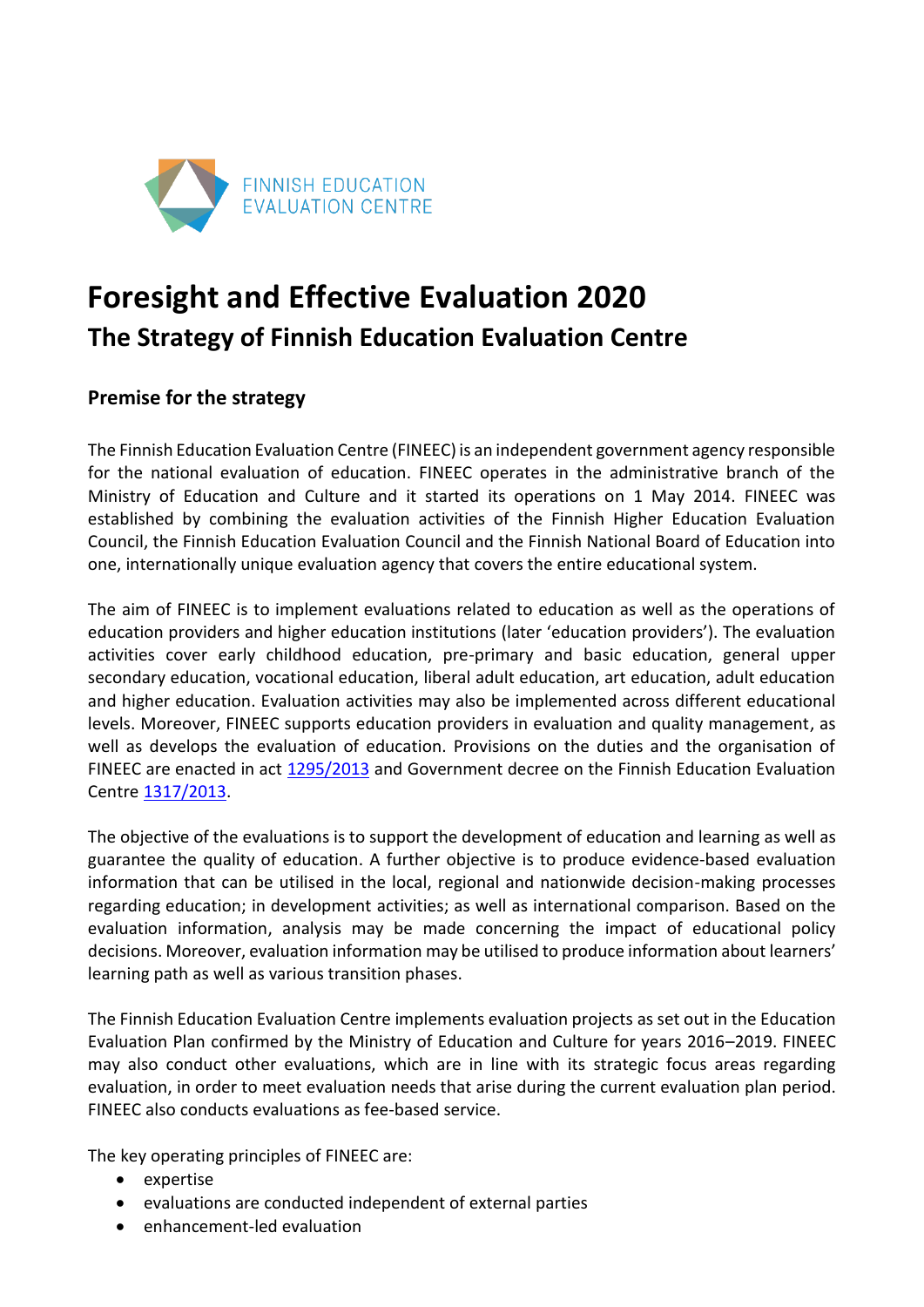- evaluation principles are published
- stakeholders are heard
- evaluation results are published and spread
- impact of evaluation is improved
- internationality
- own operations are subject to regular external evaluation

The work of FINEEC is supported by the Evaluation Council appointed by the Government, the Higher Education Evaluation Committee appointed by the Ministry of Education and Culture. Other committees and advisory boards can also be established.

#### **Operating environment**

The Finnish society has a strong background regarding competence and skills. Education is for the most part free of charge, and it combines high-level competence, equality and efficiency. By international comparison, Finland's educational level is high and the learning outcomes are good. However, recent studies have shown that the learning outcomes have declined. In order to reverse this trend, we need to find solutions also with the help of evaluation.

In the global redistribution of work, Finland specialises in operations and tasks that require knowhow and creativity. Reform generated by innovation is the basis for making the Finnish economy more versatile. The society is differentiating and becoming more unequal. The values and ways of life are changing, and unity is dissolving. Finland has become ever more multicultural. The population is ageing and work-based immigration is necessary to fulfil the need for labour, in particular in the service sector, healthcare and caretaking.

Finland is shifting to a digital service economy. The industrial internet, robotisation, big data, open data, cloud services, 3D printing and other technologies have a deep impact on the formation of people's knowledge, skills and attitudes, their image of the world and social actions. Digital technologies offer an opportunity to enhance education, research and innovation and make these more significant to people and the society.

The changes in the operating environment concerning education and learning form great challenges to the educational system and the content of education. As the age cohorts become smaller and the population and the need for labour concentrates in growth centres, it is necessary to respectively redirect and rescale educational offering. The halt in the improvement of the population's educational level, Finland remaining below the comparison countries in the comparison of educational levels, the decline in learning outcomes and ever greater effect social background has on educational and learning levels are examples of phenomena that require actions and evidencebased evaluation information to provide background information on them. Equality regarding education in the different parts of the country is a significant challenge. Financial adjustment measures and savings requirements concern also education.

As a whole, changes in the operating environment have an ever stronger impact on the evaluation activities of education. That is why it is necessary for FINEEC to analyse the operating environment of education and learning and its changes with systematic methods.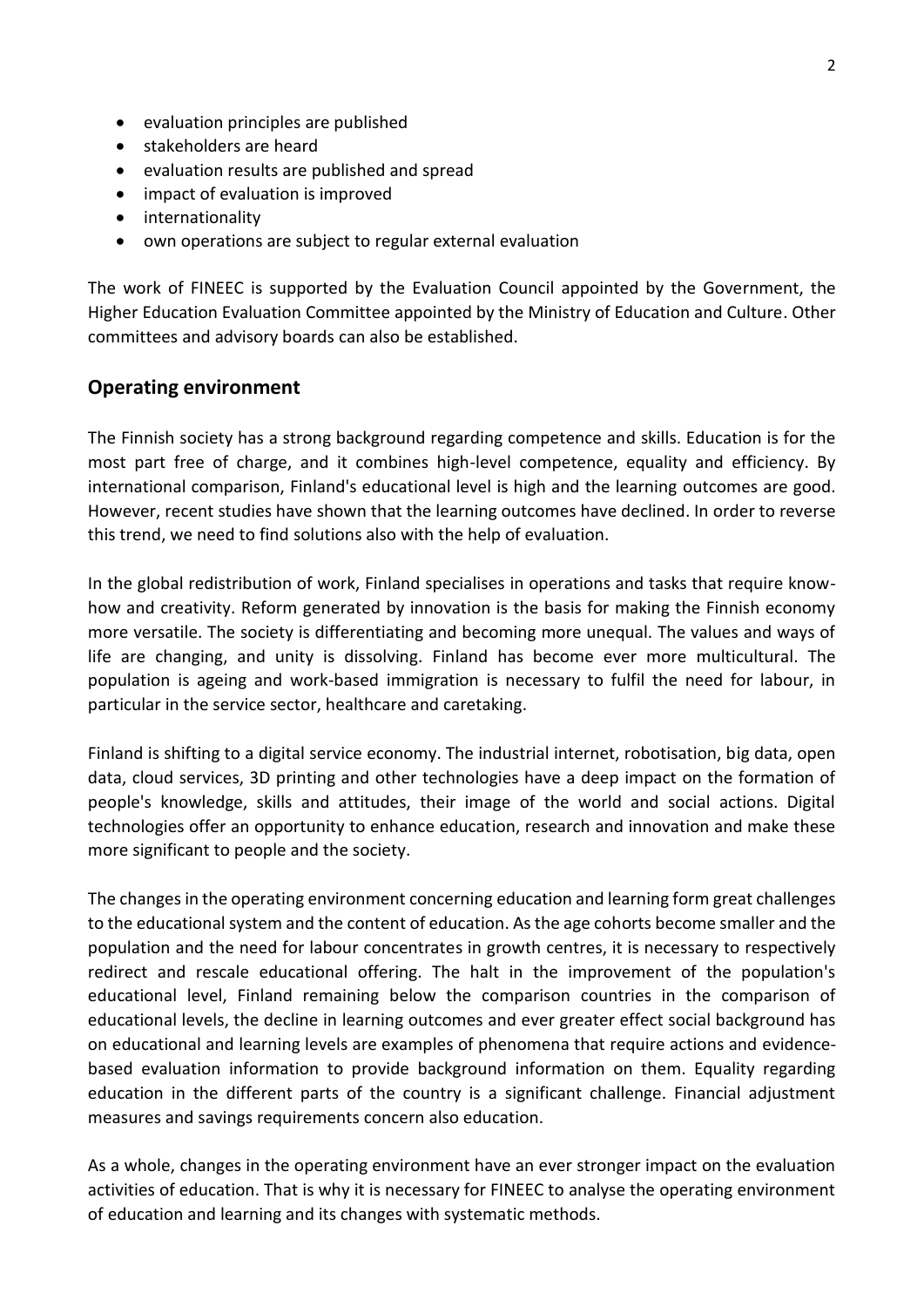## **Vision**

Finland develops education based on the versatile and up-to-date evaluation information produced by the Finnish Education Evaluation Centre.

## **Mission**

FINEEC is a nationally significant and internationally desired evaluation partner in the field of education and an inspiring developer that produces evidence-based evaluation information that has an impact on the development of education.

## **Operating principles**

FINEEC develops, experiments, reforms, involves, and serves.

#### **Service promises**

Reliability – We base our evaluation activities on objectively collected data Equality – We treat education providers equally in our evaluation activities Transparency – We act openly and make our operating principles and practices transparent Reform – We reform and inspire our partners to reform

## **FINEEC's scorecard**

| <b>Processes</b><br>Improving the efficiency of evaluation<br>processes<br>Improving communication on and usability of<br>evaluation results                                                 | <b>Results and impact of evaluations</b><br>Development and reform of the educational<br>system<br>Development of the quality of learning and<br>competence                                      |
|----------------------------------------------------------------------------------------------------------------------------------------------------------------------------------------------|--------------------------------------------------------------------------------------------------------------------------------------------------------------------------------------------------|
| Standardising electronic evaluation<br>environments<br>Improving the data management of evaluation<br>activities<br>Continuous analysis of the operating                                     | Improvement in the operations of educational<br>organisations<br>Utilisation of evidence-based evaluation<br>information in decision-making concerning<br>education                              |
| environment concerning education and<br>learning<br>Strengthening partnership relations                                                                                                      |                                                                                                                                                                                                  |
| <b>Resources</b><br>Securing budget funding<br>Increasing external funding<br>Ensuring cost-efficiency<br>Developing HR processes<br>Appropriate sizing of personnel structure and<br>volume | <b>Competence and reform</b><br>Good reputation as an employer<br><b>Ensuring competence</b><br>Learning and well-being community<br>Development of methods<br>Strengthened internationalisation |
|                                                                                                                                                                                              |                                                                                                                                                                                                  |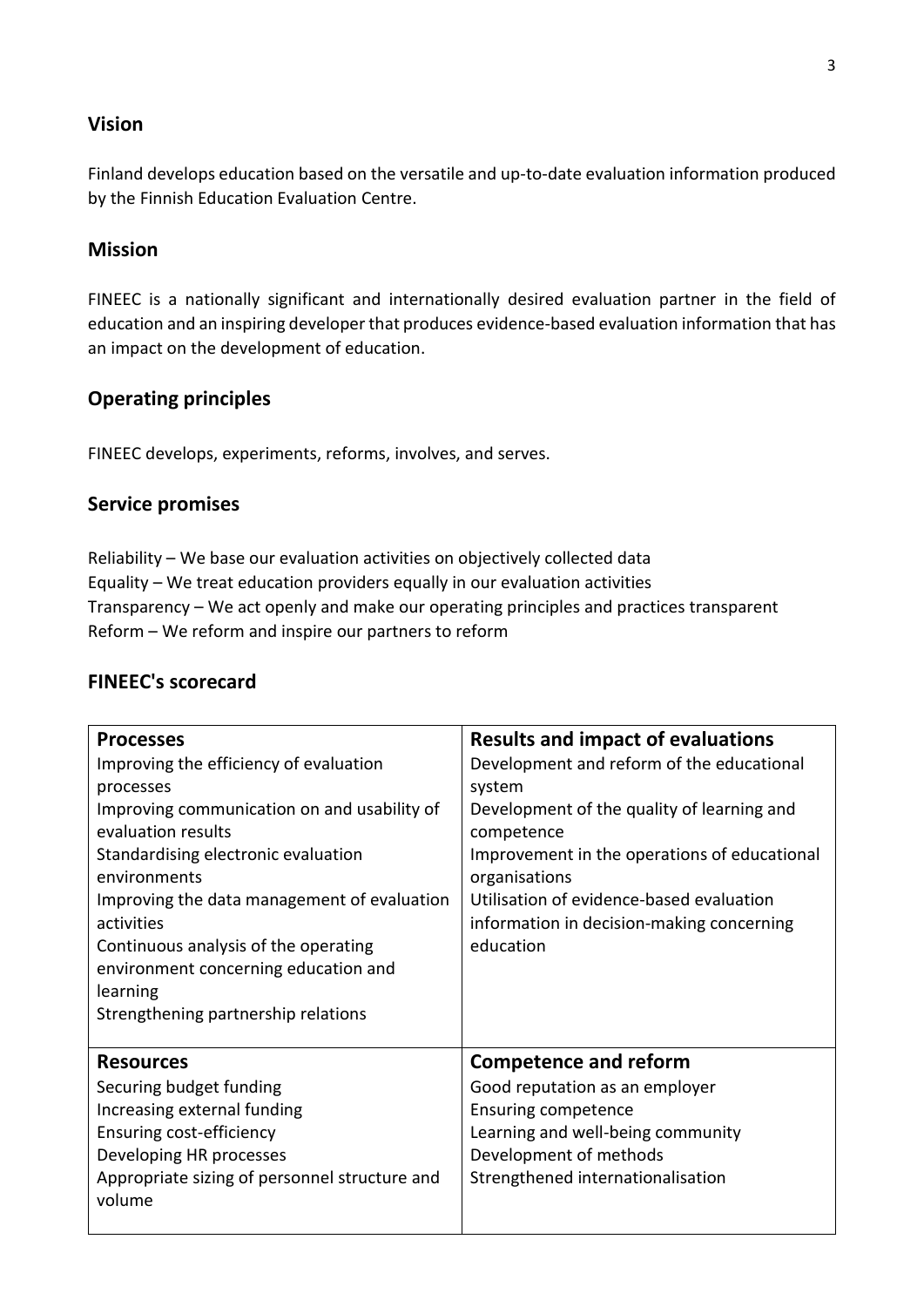# **Strategic goals**

- *Accuracy*: We succeed in selecting the evaluation targets.
- *Impact*: The evidence-based evaluation information we produce is utilised in decisionmaking and development at different levels of the educational system. Based on the evaluation information, improvements are made to learners' learning path.
- *Efficiency*: Our evaluation processes are streamlined, and the operations are profitable.
- *Competence of personnel*: Our personnel is competent and its well-being is a priority. We maintain a positive atmosphere and encourage each other.
- *Reputation*: We are a well-known and respected evaluation organisation both nationally and internationally.
- *Development*: We act as the centre of expertise for evaluation. We support education providers in matters pertaining to evaluation and quality management. We actively spread information regarding good practices as well as offer new types of forums for development.

# **Critical success factors**

- Forecasting changes in the operating environment and the accuracy and timeliness of the evaluation targets based on the analysis
- Successful recruitment of personnel and evaluators as well as continuous development of competence
- Allocating funds so that they enhance the impact of evaluations
- FINEEC's organisation model supports learning and development across different educational levels
- Timing evaluations and developing processes so that the evidence-based evaluation information produced is up-to-date and useful
- Reporting and communicating the evaluation results to the beneficiaries in a versatile, timely and clear manner
- Successful external communication

## **Focus areas regarding evaluation**

FINEEC's evaluation activities have four strategic focus areas that are determined on the one hand by the analysis of the changes in the national and international operating environment and on the other hand by foresight and effective evaluation:

- 1. *Developing learning and competence with evaluation.* Evaluations implemented with different enhancement-led methods aim at improving learning outcomes and competence at all educational levels in both official language groups.
- 2. *Functionality and development of the educational system.* Evaluation activities that cover all educational levels provide information on the functionality of the entire educational system and policy. The evidence-based evaluation information forms a basis for development work.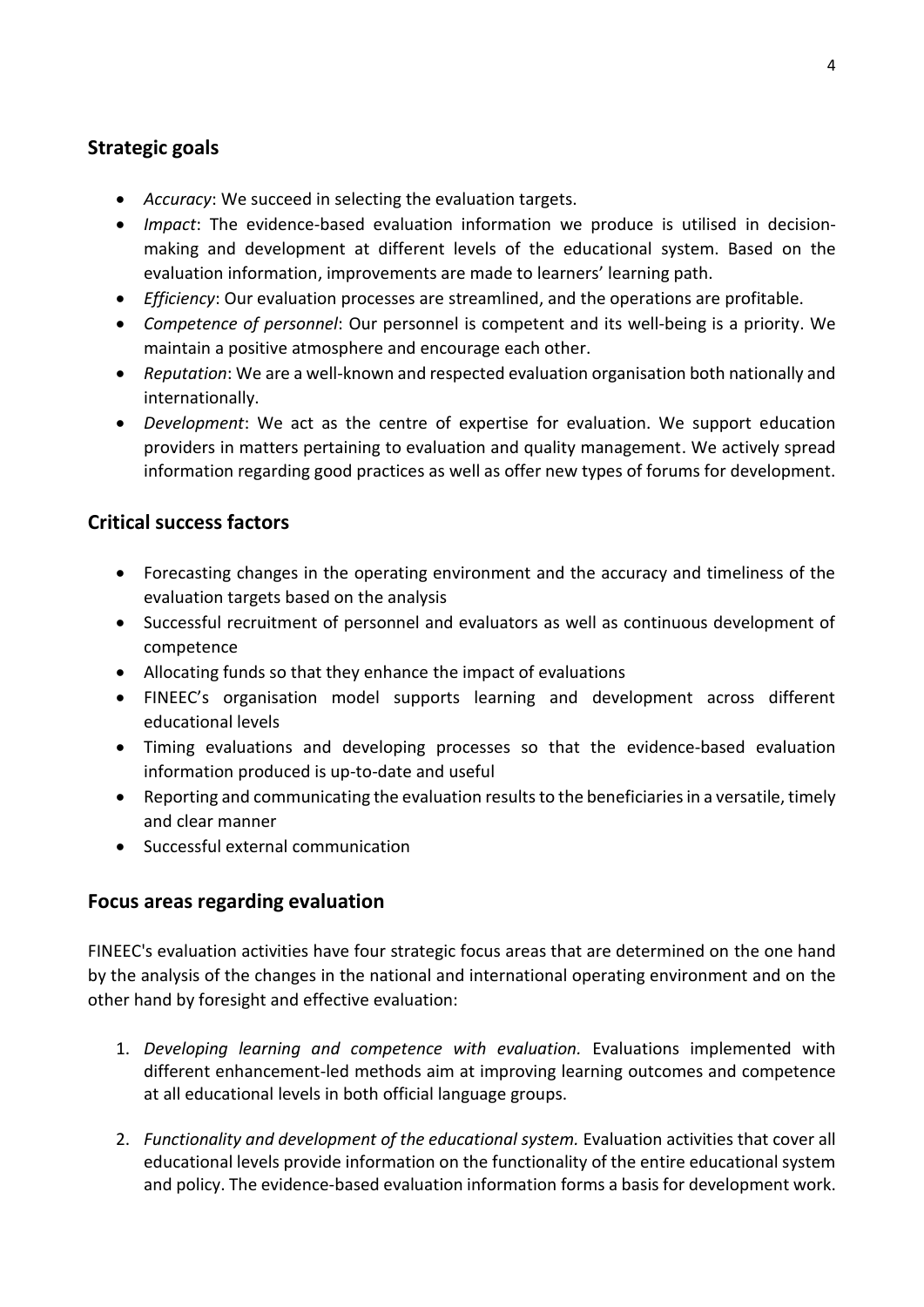Evaluations are also targeted at the educational level boundaries and various transition phases.

- 3. *Themes which are central and critical in the society.* Evaluations are targeted at societally important and critical themes. Based on an analysis of the changes in the operating environment, significant development targets in education which are not included in the Evaluation Plan may be raised for evaluation.
- 4. *Supporting education providers in quality management and in strengthening an operating culture based on enhancement-led evaluation.* FINEEC supports education providers in developing quality management by evaluating their quality systems and producing information on good practices in quality management and development, as well as by spreading the information across different educational levels. Moreover, FINEEC supports schools, educational institutions and higher education institutions in utilising national evaluations and self-evaluations as well as in strengthening the enhancement-led evaluation approach.



Figure 1. Strategic focus areas of FINEEC's evaluation activities

## **Partnerships that support the strategy**

Partnerships that support FINEEC's strategy are divided into four categories:

1. *Strategic partners* with which FINEEC carries out joint evaluation and/or development projects, simultaneously developing its evaluation processes and evaluation methodology. FINEEC